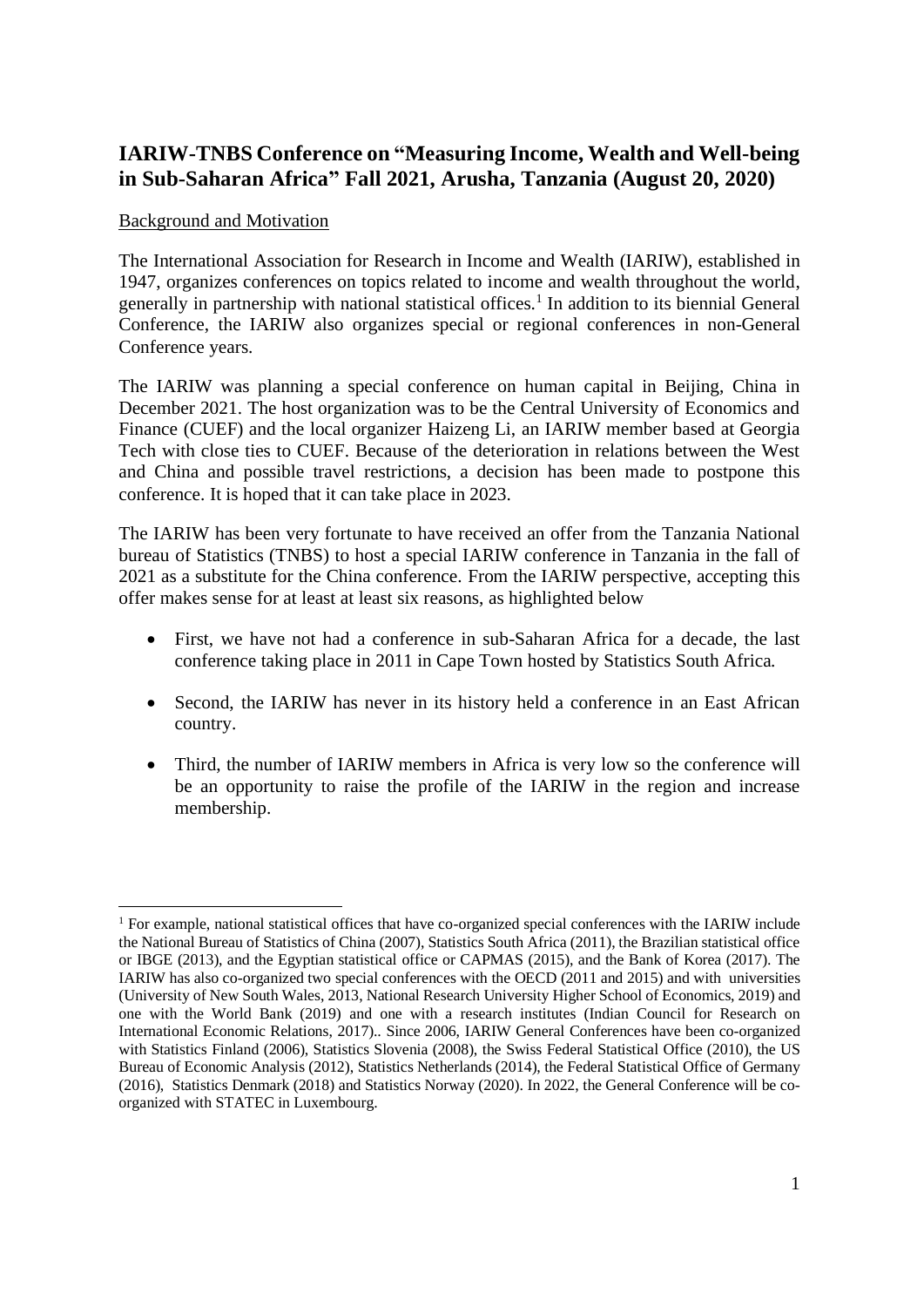- Fourth, we have a long-term IARIW member in the TNBS 9Gabriel Simbila) who is keen to serve as local organizer and has been approved for this role by senior management.
- Fifth, as noted at the IARIW special conference on poverty at the World Bank in November 2019, the number of persons living in absolute poverty is expected to rise in Africa in coming years, while falling in other regions. The poverty issue is of great interest to IARIW members.
- Sixth, the African Development Bank has been an institutional member of the IARIW in the pat, and in fact provided financial support for IARIW special conference in Sooth Africa and Egypt . Unfortunately the ADB has not renewed itsr membership since 2015. This conference may represent an opportunity to re-engage them.

The objective of this special IARIW-TNBS conference will be to advance our understanding on issues related to measuring national accounts, prices, productivity, income and wealth distribution, poverty, and, economic well-being in the countries of sub-Saharan Africa through an examination of past experiences related to the measurement of trends in these variables and the identification of future measurement challenges. The Program Committee will develop a list of specific topics.

Papers may be on specific countries of the region, comparisons between two or more countries in the region, or comparisons between countries of the region and other parts of the world. Methodological papers on key economic measurement problems relevant to the region are also welcome.

#### Size, Date and Location

The conference will take place in the fall of 2021 in Arusha, Tanzania. The month preferred by the IARIW and the TNBS for the conference is October and the suggested dates are October7-9,

The number of delegates attending IARIW special conferences in the past has been between 100 and 150. A similar number is expected for this conference.

#### Conference Program

The conference will take place over a three day period. The first two days will be devoted to the program and the third day will feature an excursion to places of interest to the international delegates. There will be a reception the evening of the first day of the conference and a farewell dinner the evening of the second day.

The conference program will include paper sessions, keynote addresses, panels and a farewell dinner. It is expected that there will be 20-30 papers presented in plenary sessions. If there are a large number of high quality submissions, parallel sessions or a poster session may be organized.

## Program Committee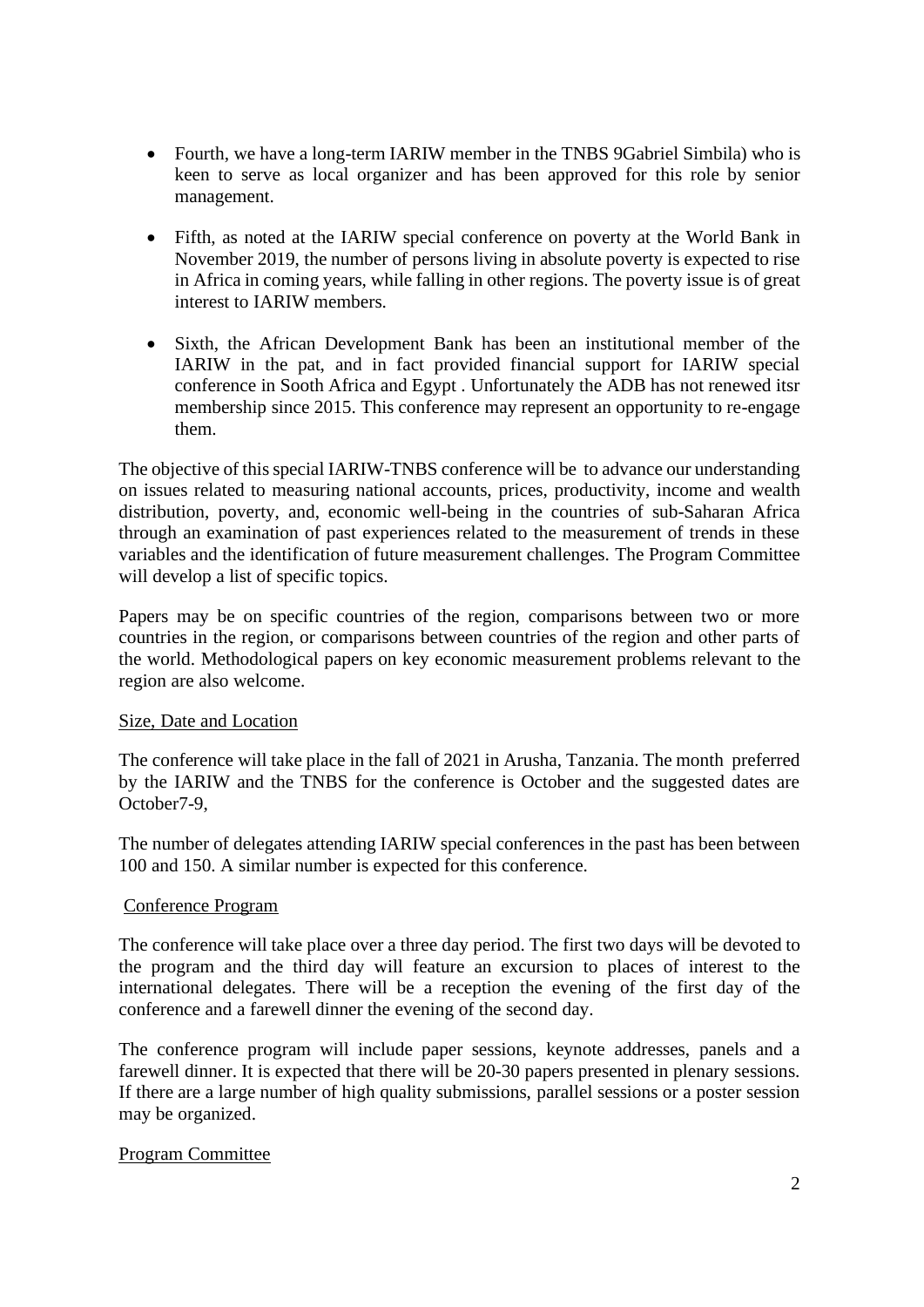A program committee of 5 to 7 persons composed of experts in measurement issues, specific for the region will be put together to oversee the development of the conference program. Lars Osberg from Dalhousie University, a long-term and well known IARIW member, has agreed to chair the Program Committee. Lars has spent considerable time in Tanzania over the past five decades.

IARIW Council member Dean Joliffe from the World Bank has agreed to serve on the committee. Local organizer Gabriel Simbila will also be a committee member. Another possible member is Francisco Ferreira from the London School of Economics and former chief economist for Africa at the Word Bank.

The key activity of the committee will be to evaluate submissions for the program.

A Local Arrangements Committee will also be created.

#### Organizational Responsibilities

The organization of the conference will be divided between the IARIW secretariat and TNBS. The IARIW secretariat will assume responsibility for communications with all conference paper givers and maintain the conference program on the IARIW website. The TNBS will assume responsibility for the conference website, conference registration, and local arrangements.

The conferences expenses will be divided between the IARIW and HSE. The IARIW will cover expenses for paper givers on a needs basis and keynotes speakers, the cost of the farewell dinner and special issue of the *Review of Income and Wealth* that will contain selected papers from the conference. The TNBS will cover expenses of the conference centre, audio-visual arrangements, and coffee/lunches. The TNBS will approach a number of organizations for sponsorship, including the World Bank, the African Development Bank, DFID, and the Economic commission for Africa. The IARIW will facilitate contacts where possible.

IARIW special conferences normally do not have a registration fee, but conference attendees from all countries other than the host country must be or become a member of the IARIW. Delegates are responsible for their own travel and hotel costs and possibly the cost of the excursion depending on sponsorships.

The IARIW and HSE will provide some financial assistance to paper givers on a needs basis. The IARIW Financial Assistance Committee will consist of the Chair and Treasurer of the Association.

Selected papers from IARIW special conferences are normally published in special issues of the *Review of Income and Wealth*, edited by a sub-set (one or two persons) of the members of the program committee. Lars will serve as guest editor of the special issue.

Persons interested in presenting a paper at the conference are asked to submit a proposal of less than 1,000 words through the web tool posted on the IARIW website.

#### Timelines